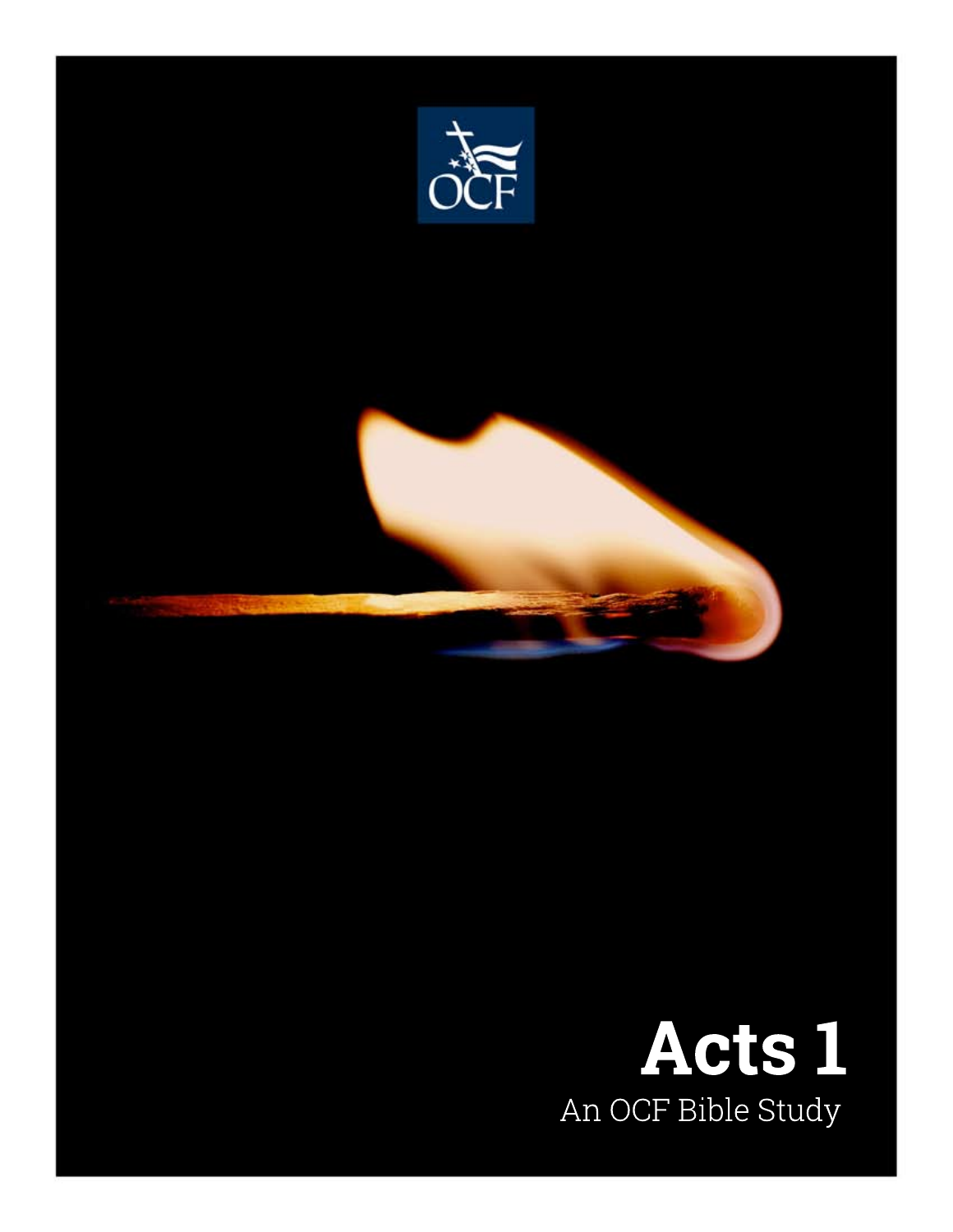The title "Acts of the Apostles" is a bit misleading. The book contains only a few of the "acts" of some of the apostles, primarily Peter and Paul. It is more a story of the expansion of the church from Jerusalem to Rome. Whereas Jesus is the chief character in the Gospels, the Holy Spirit, working through the apostles, is the dominant character in the book of Acts. The book could more appropriately be entitled the "Acts of the Holy Spirit."

**Who wrote the book of Acts?** Luke.

**What do we know about Luke?** He was a physician (Colossians 4:14), a Gentile (based on his Greek name) and a devoted companion of Paul (from the Colossians text as well as Acts and Philemon 1: 24).

**Luke wrote the introductory statements in vv. 1-5 to connect the Book of Acts with his former book which was what?** The Gospel of Luke. Acts is considered to be the sequel, like Luke Volume II, in which Luke records the historical transition from Judaism to Christianity—a total remake of the way God interacted with His people. In his former book, Luke had recorded what Jesus had begun to do and to teach during His earthly ministry. In this second book, he wrote what Jesus continued doing to build His church through Spirit-indwelt Christians.

**Who was Acts written to (v. 1)?** Theophilus. It was a fairly common Greek name, meaning "lover of God." **Where have we heard of Theophilus before?** Luke 1:3. The Gospel of Luke was also written to Theophilus.

**How much time did Jesus spend with His disciples after His resurrection (v. 3)?** Forty days. **What did He do during those forty days?** He spoke about the Kingdom of God. He showed himself to the Apostles which gave convincing proof He was alive. In 1 Corinthians 15:6, Paul described one of the many infallible proofs of His bodily resurrection—more than 500 people saw the resurrected Jesus and most of them were still alive some twenty-five years later in the days of Paul's ministry.

**What instructions did Jesus leave the disciples with (v. 4)?** Stay in Jerusalem and wait for the promised Holy Spirit. Jesus knew that they really could do nothing effective for the Kingdom of God until the Holy Spirit came.

## **How long after Jesus ascended would they have to wait for the Holy Spirit to arrive?** Ten days

**The Apostles were still clueless and focused on their expectation surrounding the coming of the kingdom. What kind of kingdom were they envisioning (v. 6)?** The political restoration of Israel. The removal of Roman oppression and Jesus (the Messiah) established as king. A return to the glory days of the Jewish nation when they lived as the Chosen People and God's favor rested on them.

**What is the signature verse of Acts, the one that defines the book?** Acts 1:8—But you will receive power when the Holy Spirit has come upon you, and you will be my witnesses in Jerusalem and in all Judea and Samaria, and to the end of the earth. God's Spirit would empower the disciples as they executed their purpose of witnessing. Note they were not called to be theologians, or Bible scholars, or philosophers or pastors. They were now to be witnesses.

**What is the job of a witness?** To tell what one has seen, heard and experienced. For the disciples, everything was to be secondary to declaring their personal testimony and the key to this feature is found in the words of Peter: For we cannot help speaking about what we have seen and heard (Acts 4:20, New International Version). The concept of "witness" is so prominent in Acts (the word in its various forms appears some thirty-nine times) that everything else in the book should probably be seen as subsumed under it... Our personal testimony—what we have seen, heard and experienced—is perhaps our most valuable and powerful witnessing tool.

**How might this power manifest itself in our lives?** The result of receiving this power would be that we, just like the apostles, will become witnesses of Jesus in spreading the Gospel all over our world. Jesus is not referring to a natural power but rather a supernatural power. It looks different than our traditional concept of power. For example, when I speak, God may choose to use my words to impact another person's heart and I may know nothing about it. God's power is unleashed when we are